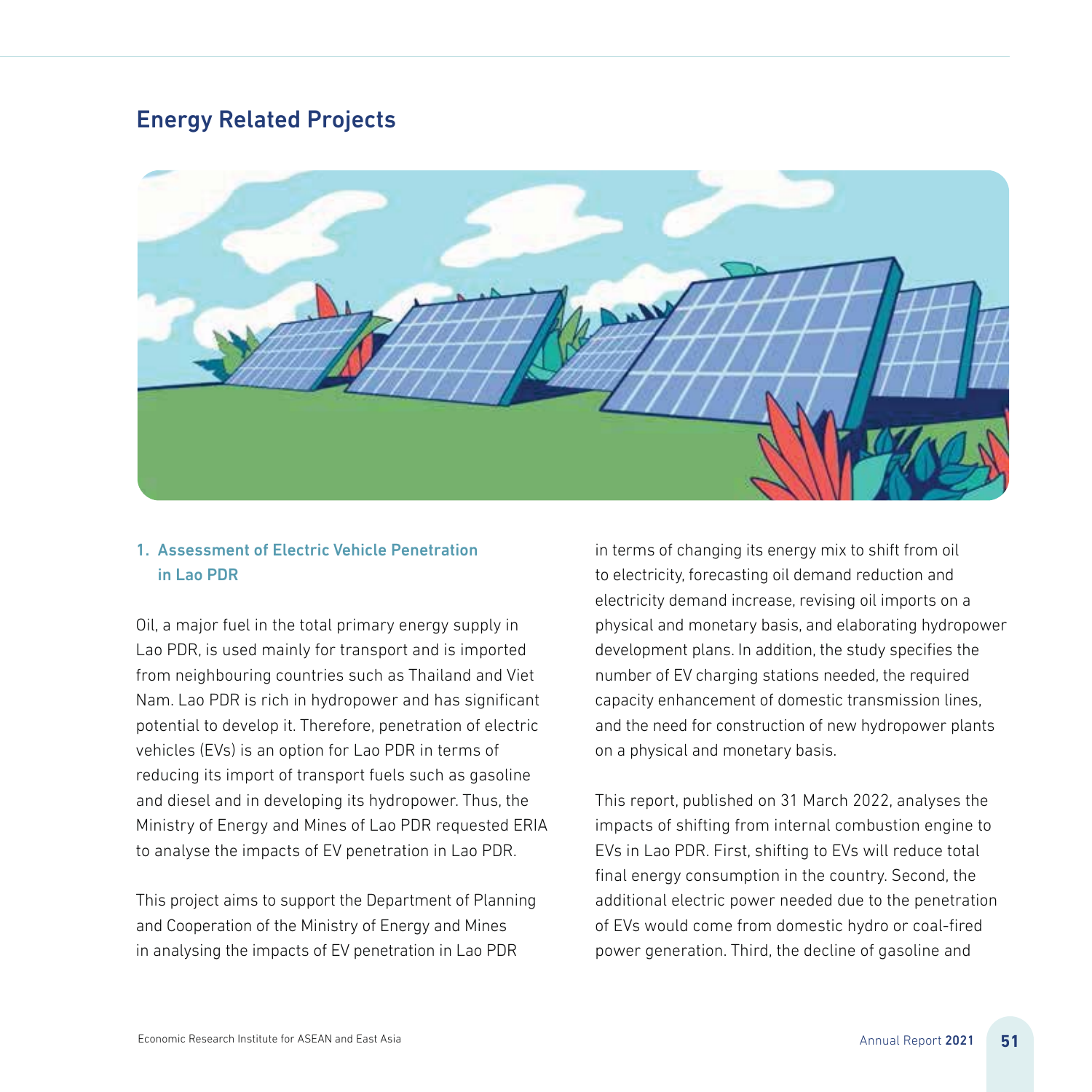diesel fuel use and import caused by the shift to EVs should increase the country's GDP. Total carbon dioxide (CO<sub>2</sub>) emissions would be reduced if the maximum rate of coal-fired power generation is kept below 50%. Finally, oil companies would experience a drop in revenue whereas the electricity sector would see an increase in investment and employment.

The study highlights the important roles of government support in the penetration of EVs with the assistance of the international community, the defined penetration targets of EV charging stations, energy saving, CO<sub>2</sub> reduction, energy supply security, GDP growth, and the role of domestic and foreign investment in the EV and power sectors.

#### 2. Petroleum Supply Chain Master Plan for Cambodia – Phase 2

Based on the projected petroleum demand for each of Cambodia's provinces in 2040 in phase 1, ERIA sought the optimal petroleum supply chain using the minimumcost approach under several constraints: two primary ports (Sihanoukville and Phnom Penh); three transport modes (pipeline, railway, and tank truck); and imports from Thailand.

Cambodia has seen fast-growing demand for petroleum, especially oil, which had the highest share of total primary energy supply in 2018 (42%). As a result, the oil supply rose at an average of 6% per year from 2010 to 2018. Growth in demand for petroleum was nearly 10% from 2017 to 2018, indicative of a rapid increase in oil transport demand (gasoline and diesel oil). Currently, all

petroleum products are imported, and most are shipped by tankers from Thailand, Singapore, and Viet Nam. However, liquefied petroleum gas can be imported by tanker trucks from Thailand and Viet Nam, so the import route is different from that of gasoline and diesel oil. As petroleum demand is expected to grow to meet end-use demand, the transportation routes, receiving terminals, and distribution terminals of petroleum products must be adequately studied and assessed to ensure efficient logistics costs in Cambodia's petroleum supply chain. The Ministry of Mines and Energy of Cambodia recognises the need for a properly designed petroleum master plan for the country to understand the entire petroleum supply chain in terms of logistics, storage, and distribution.

The report was published on 8 February 2022.

### 3. Study on Energy Statistics Regulations for Lao PDR

Although ERIA has been supporting Lao PDR's Department of Planning and Cooperation and Ministry of Energy and Mines to produce the country's energy statistics, many primary data are still needed. ERIA will continually support these entities in establishing energy statistics regulations from energy market players or the supply side of energy, and provide energy data collection tools – including questionnaires on coal, petroleum, electricity, and renewable energy (especially biomass). The preparation of Lao PDR's energy statistics regulations is consistent with the objective of the country's Ministry of Energy and Mines – to enhance energy data and statistics to support policy planning and actions for energy-related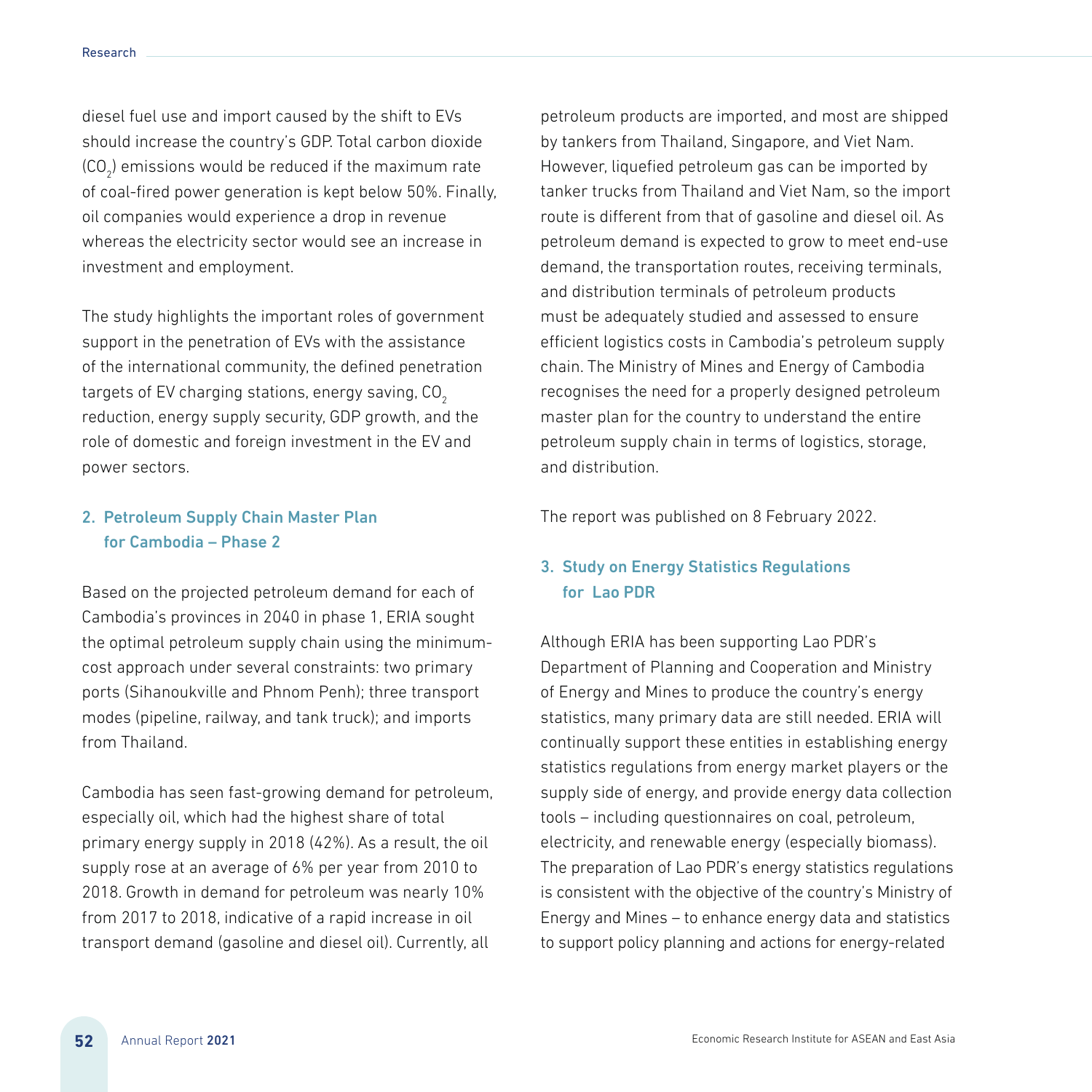sectors. In recent years, the ministry has emphasised the importance of having accurate energy statistics in place to guide the development of energy policy in Lao PDR. Such statistics are fundamental to establishing appropriate energy policies that can promote energy efficiency and conservation, deployment of renewable energy, affordable energy supply, maintenance of energy supply security, and investment in clean technologies and clean fuels.

The report was published on 10 June 2021.

## 4. Feasibility Study on Transmission Highway in the ACMECS

According to the East Asia Summit (EAS) energy outlook prepared by ERIA, demand for electricity, gas, and oil in AMS will increase considerably, in line with the expected economic and population growth in the region. The Ayeyawady–Chao Phraya–Mekong Economic Cooperation Strategy (ACMECS) in Indo-China has a variety of energy sources: huge hydropower potential in the Lao PDR and Myanmar, gas in Myanmar, and coal in Viet Nam. However, the abundant renewable resources, especially hydropower and solar power, are underused because the ACMECS countries have no bulk transmission lines to cover the entire region. High-voltage power is traded bilaterally and power stations are largely dedicated to exporting power from one country to another. If bulk transmission lines (e.g. east–west and north– south) could connect Viet Nam, Lao PDR, Cambodia, Thailand, and Myanmar, the optimal generation mix in the five countries could be achieved. Using diverse

resources requires a physical bulk transmission line and multilateral trading system – the Transmission Highway – amongst ACMECS countries. ERIA organised a working group to carry out a study to (i) nominate candidates for new cross-border interconnections, (ii) estimate the construction cost of these interconnections, and (iii) estimate the financial and economic aspects and social benefits.

The ACMECS has varying energy resources, but abundant resources – especially hydropower – are underused because ACMECS countries have no existing bulk transmission network covering their entire area. The high-voltage transmission network can bring multiple benefits, including reduced fuel costs of thermal power generation, reduced CO $_2$  emissions, improved electricity access, and the ability to consolidate higher shares of variable renewable energy.

For this report, published on 9 December 2021, a cost– benefit analysis on using high-voltage cross-border interconnections for power trade in ACMECS was carried out. The study was conducted with the support of experts from Cambodia, Lao PDR, Myanmar, Thailand, and Viet Nam, who shared relevant data. Following the outcome of this study, ACMECS countries need to continue exploring how they move the regional grid towards a more accessible, affordable, and sustainable future power sector through the transmission highway concept.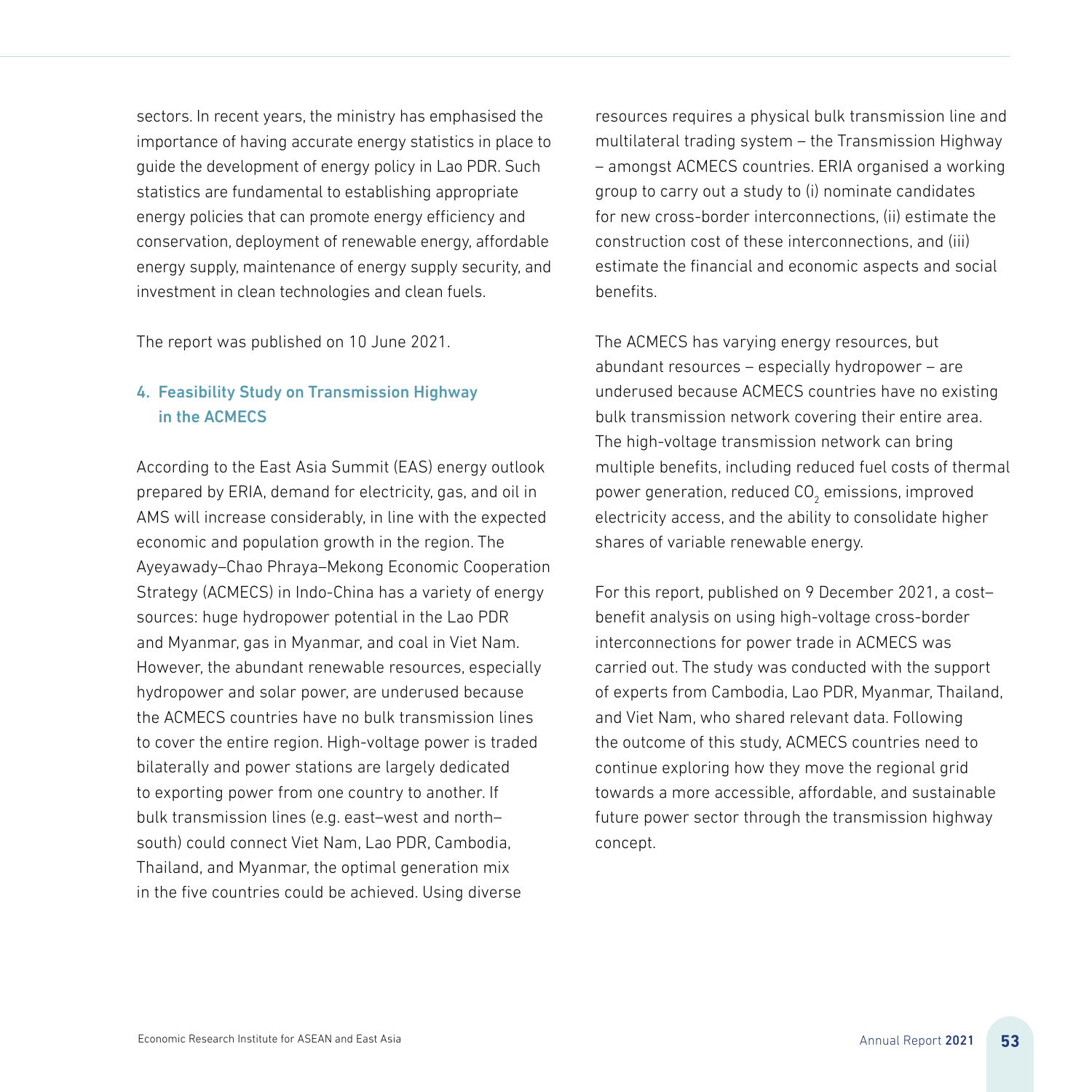### 5. Global Situation of Small Modular Reactor Development and Deployment

Several countries need a huge amount of clean lowcarbon energy to meet their climate goals. To reinforce the competitiveness of nuclear energy in the clean and low-carbon energy market, advanced reactors with innovative features have been developed in niche markets. Amongst those advanced reactors, small modular reactors (SMRs) are expected to meet various demands that have not been satisfied by conventional large-scale reactors because of the SMRs' design features: small generation capacity, modular construction technology, safety, and low risk of radiation exposure, etc. Because of such advantages, SMR development projects are taken up in leaders in nuclear energy such as the United States, the United Kingdom, and Canada. At the same time, some countries that have not used nuclear energy are considering the deployment of SMRs. However, many barriers exist in deploying nuclear power plants. The 'newcomer' countries are seeking various options to meet their energy and environmental policies. Most AMS are also at a critical point in deciding their future energy options because they are experiencing rapid economic development and are expected to continuously increase energy demand.

This research focused on the innovative efforts in the leading countries and on considerations in the 'newcomer' countries to provide AMS with useful insights and information to consider their future energy policy.

This report, published on 2 July 2021, examines the applicability of SMRs in the context of ASEAN. Since small reactors are envisaged as replacing fossil fuel plants in many advanced countries, it reviews the market conditions and licensing requirements in those countries and the regulatory and safety imperatives needed in the developing economies of ASEAN for the commercial deployment of SMRs. The report recommends international cooperation between the SMR-producing countries and potential newcomer countries in the fields of nuclear energy planning, conducting feasibility studies, and new low-carbon infrastructure development.

### 6. Study on Demand and Supply Potential of Hydrogen in East Asia – Phase 3

Phase 3 of this project forecasts the amount of hydrogen production from potential energy sources such as hydropower plants in an isolated area, flared gas, and low-ranked coal such as brown coal. Based on the hydrogen production and demand reviewed in phase 2, phase 3 seeks optimal hydrogen transportation routes between hydrogen production and demand sites applying the minimum-cost approach.

The phase 3 study estimates hydrogen production potential. However, the estimated hydrogen production potential from unused energies will be less than 10% of the hydrogen demand potential estimated in the phase 2 study, and most of it comes from low-ranked coal due to the limitations of existing data – especially hydropower potential.